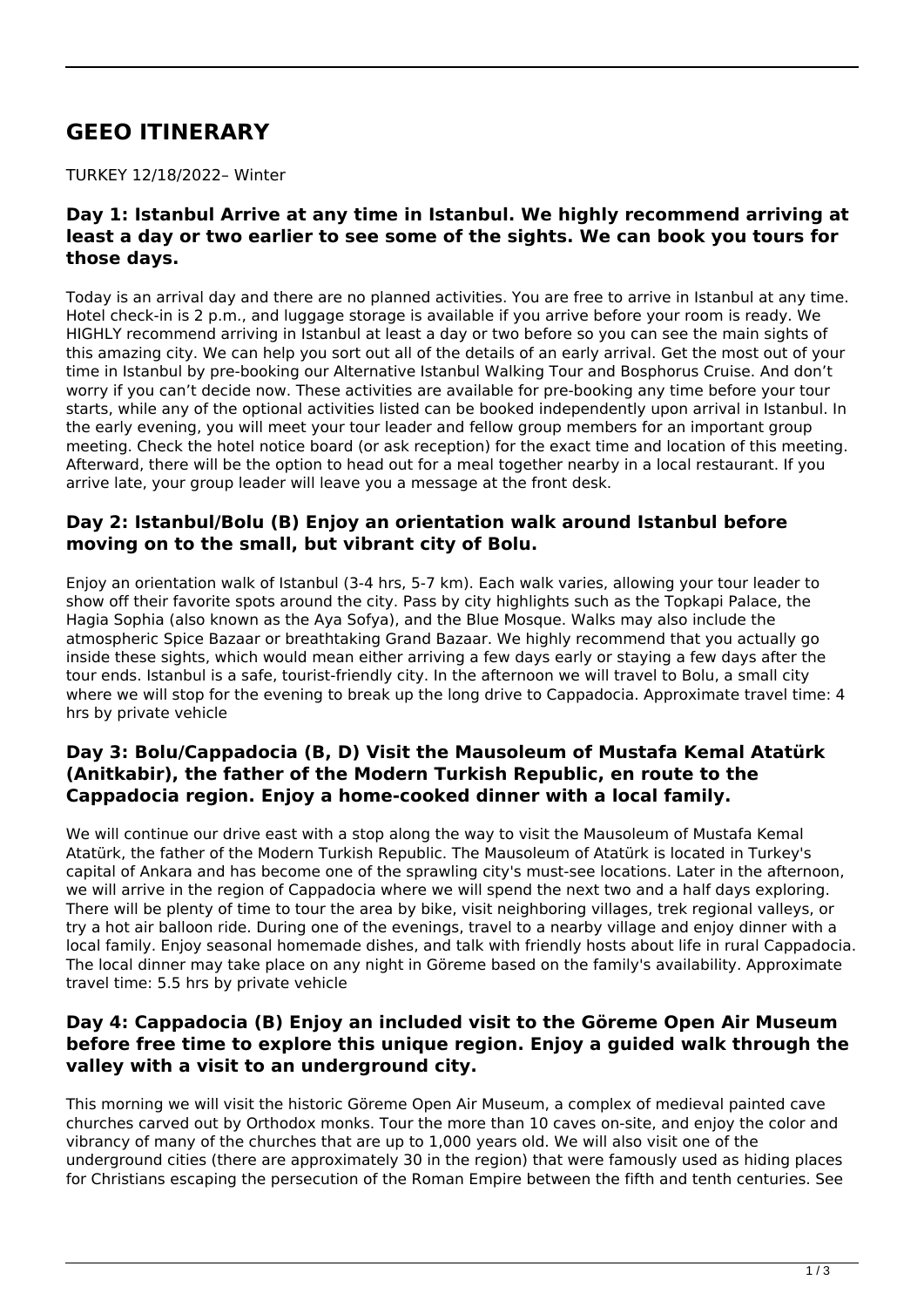how people transferred their surface lives to this underground world – there are cellars, rooms for food storage, kitchens, churches, stables, wine and oil presses, and shafts for ventilation.

## **Day 5: Cappadocia (B) Enjoy a free day in Cappadocia where there are many optional activities.**

You will have a free day to explore the many sights of Cappadocia. Outdoor enthusiast? Hire a bike to get around on two wheels or join your tour leader on an optional trekking tour through one of the beautiful valleys of the region. Pre-booking is available for Cappadocia Balloon Ride and Whirling Dervishes. If you pre-booked the Cappadocia hot air balloon ride, you will be flying on Day 4 or 5 (weather permitting).

## **Day 6: Cappadocia/Konya (B,D) Visit the Mevlana Museum and Mevlana Mausoleum in Konya before driving to nearby Beyşehir. Visit the Esrefoglu mosque, one of the unique mosques in the country.**

Depart Cappadocia and drive to the region of Konya. In Konya, we will visit the Mevlana Museum and the mausoleum of Mevlana Rumi, a Persian Sufi mystic. Learn more about the mystic Islamic sect known as the Whirling Dervishes. You will then visit the Esrefoglu mosque, which is the biggest, best-preserved wooden columned and roofed mosque in the Islamic World. Approximate travel time: 4.5 hrs

# **Day 7: Konya/Antalya (B) Wander the lovely seaside town of Antalya.**

We will start off early and drive to Antalya, arriving around lunchtime. With a free afternoon, wander the charming cobbled hillside streets of the district of Kaleici, a great place to stop and have a drink with amazing views of the marina below. For a break from the hustle and bustle, head for the greenery and teashops at one of Antalya's beautiful parks, or catch some sun at a nearby beach. Approximate travel time: 5 hrs by private vehicle

# **Day 8: Antalya (B) Enjoy more time to explore Antalya.**

Enjoy more time to explore Antalya.

## **Day 9: Antalya/Pamukkale (B) Guided walk of Pamukkale and the ancient city of Hierapolis.**

We leave beautiful Antalya behind and head to Pamukkale, passing through fruit orchards on the way. In the afternoon we will tour the white cliffs of Pamukkale to learn about this World Heritage-listed site and natural wonder. Made up of 17 hot water springs, the cliffs are formed when the calcium carbonate hardens with time. Explore the ancient site of Hierapolis built on top of the white "castle." See the large, ancient baths within the city (thought to be evidence that the hot springs of Pamukkale were used as a spa since the second century BC). Approximate travel time: 3.5 hrs by private vehicle

#### **Day: 10 Pamukkale/Selçuk (B) Visit the ruins of the ancient Roman town of Ephesus.**

Travel to the town of Selçuk. In the afternoon we will tour the ruins of ancient Ephesus to get a feeling of what life must have been like during Roman times. Take in its massive, well-preserved theatre, which dominates the view down Harbour Street. See the two-story library, whose façade has been carefully reconstructed from all original pieces. Built in AD 125, it once held nearly 12,000 scrolls. Approximate travel time: 3 hrs by private vehicle

**Day: 11 Selçuk (B, D) Free time to walk up to the ruins of the Temple of Artemis, the remains of St John's Basilica, visit the mosque of Isa Bey or just wander the streets and cafés of this vibrant Turkish town. Enjoy a cooking class in a nearby village in the afternoon.**